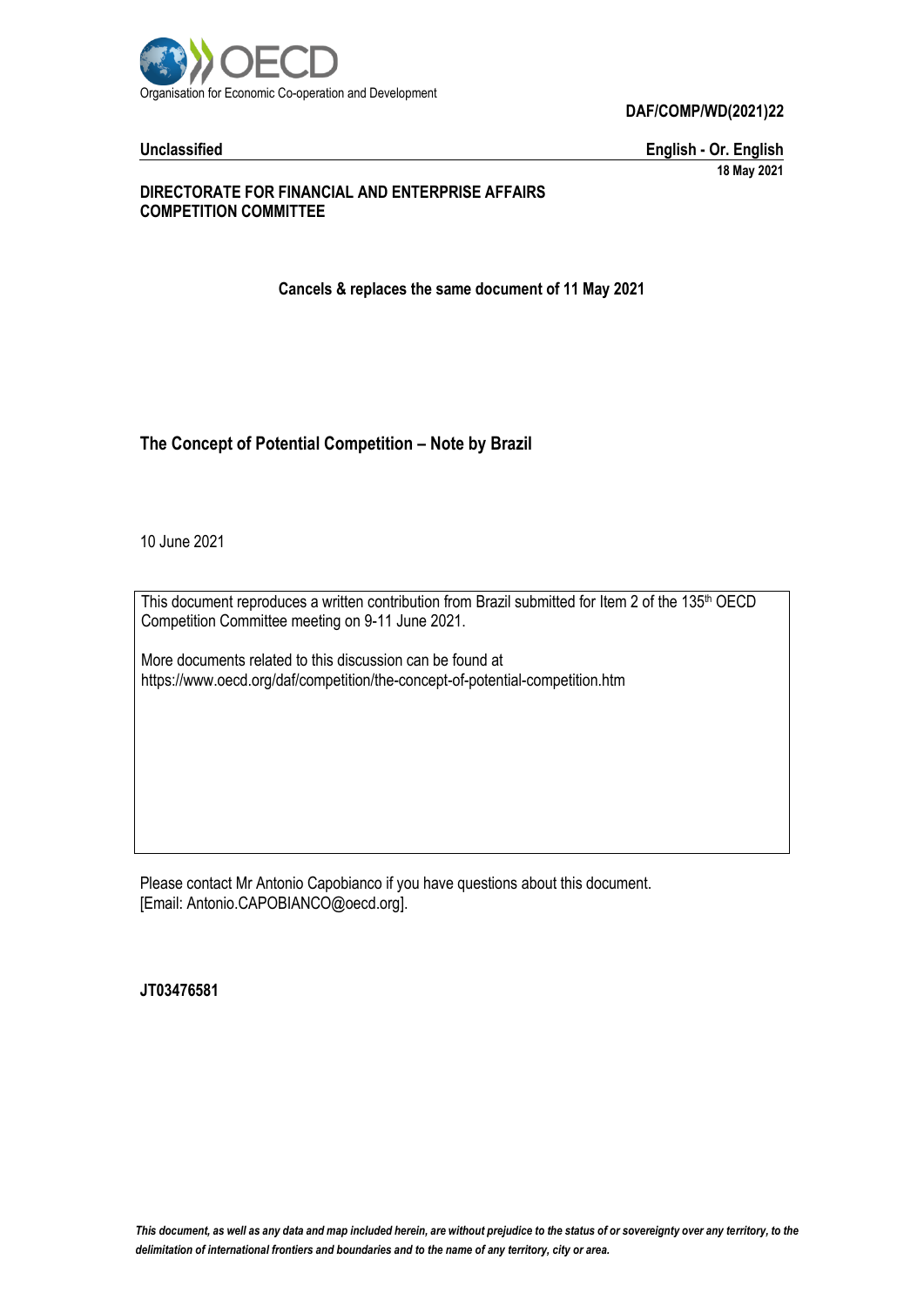# *Brazil<sup>1</sup>*

## **1. Introduction**

1. This contribution introduces CADE's approach to potential competition. The basic idea behind potential competition is that the possibility of a new player entering the market or of an existing player introducing a new product would be a constraint on pricing decisions of incumbent firms.

2. Posner<sup>2</sup>, however, stated that there is no way to translate the theoretical insight of how the elimination of a potential competitor could affect the market into an objective standard of illegality, pleading, therefore, that the doctrine be abandoned.

3. Even so, throughout the past decade, CADE successfully made use of the potential competition doctrine when reviewing some of its most complex cases, a few of which called for remedies while others had to be blocked. Thus, the investigation of CADE's methods and understandings seems justified.

4. After this brief introduction, in Section 2 we will address the relevant legal framework in Brazil that relates to potential competition. In Section 3 we summarize some of the cases reviewed by CADE in past years that somehow involved potential competition. In Section 4 we highlight CADE's initiatives to promote competition between potential rivals and, in Section 5, we present some final considerations.

## **2. Legal framework**

5. In Brazil, Law 12529/2011, the Brazilian Competition Law, regulates the review, by CADE, of antitrust violations, mergers and acquisitions. There is, however, no specific mention in it on how or when to address potential competition in each case.

6. In fact, until CADE published its Guide for Horizontal Merger Review in 2016, the potential competition doctrine did not seem to give the Brazilian competition authority much cause for concern, even though it was discussed in a few cases<sup>3</sup> prior to that.

<sup>&</sup>lt;sup>1</sup> This document was prepared by Marcus Vinicius Silveira de Sá, a civil servant of CADE, with comments from Patrícia Semensato Cabral, the Head of the Merger and Antitrust Unit 3, and Patrícia Alessandra Morita Sakowski, the Deputy Superintendent of CADE.

<sup>2</sup> POSNER, Richard A. Antitrust Policy and the Supreme Court: An Analysis of the Restricted Distribution, Horizontal Merger and Potential Competition Decisions, 75 Columbia Law Review 282 (1975).

 $3$  As an example, we can refer to Merger Cases 08700.008687/2014-50, between GSK and Novartis, and 08700.003748/2014-92 between Bionovis and Merck, in addition to Administrative Proceeding 08012.008678/2007-98 related to the investigation into a possible antitrust violation committed by Construtora Norberto Odebrecht. In the merger cases, CADE discussed the potential competition between some medicines in development by the Parties that could compete in the future were the merges not to happen. In the administrative proceeding, in sum, the Brazilian competition authority assessed some exclusivity and non-compete clauses included by the investigated firm in its contracts with specialized equipment suppliers that resulted in market foreclosure and limited the potential competition in government procurements.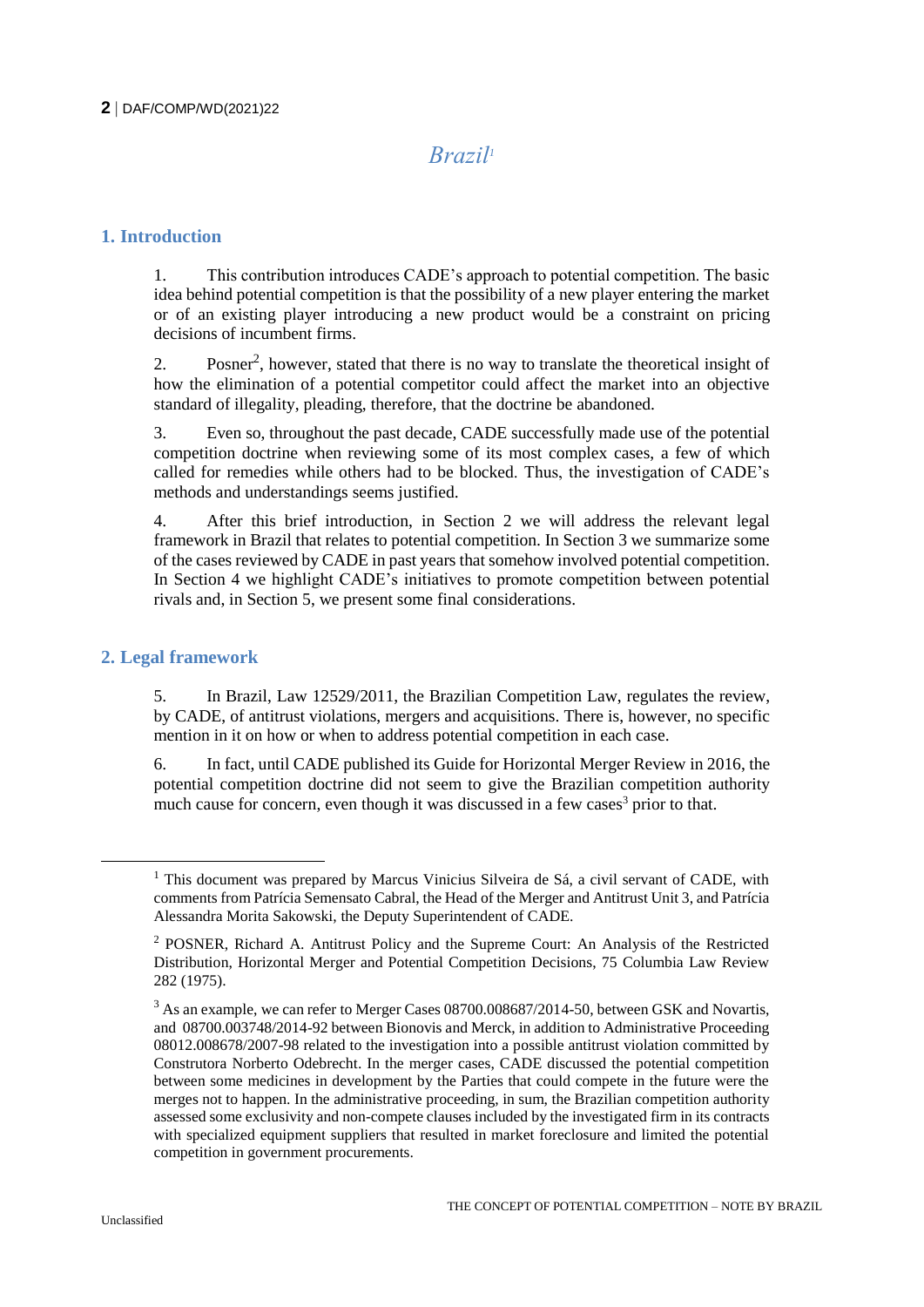7. The Guide does not, however, exhaust the discussion, as it only briefly mentions the potential competition doctrine as an alternative/supplementary method of analysis, as it can be seen below:

*4.3.2 Potential competition*

*A merger between a firm that is already active and a potential competitor in the same relevant market may have similar anticompetitive effects to a merger or acquisition involving two active firms in the same relevant market.*

*This is the case because a competitor may play a relevant role–whether in the present, by controlling prices, for instance, or in the future–even when it has already left or is yet to enter the market.*

*We assess (i) whether a firm is on the brink of entering a market, and whether it has relevant assets, which may easily be used to return to the market without incurring significant sunk costs; (ii) whether it can bear the costs needed for entering the market in a relatively short term; (iii) amongst others.*

*To assess potential competition, CADE may request, for instance, that firms provide their applications for registration, licenses, and/or authorizations filed with the government.*

8. Even though the document does not provide a full prescriptive methodological approach on how CADE should address potential competition, it is enough to bring the matter to its attention.

9. In addition, it is important to highlight that CADE's Guides are not legally binding documents. That means the aforementioned Guide for Horizontal Merger Review does not bind or limit CADE's actions in any actual case. It was written only to serve as a guide to the Brazilian competition community (e.g. lawyers, citizens, civil servants, firms, etc.), as it was pointed out in its very first pages.

*[The Guide for Horizontal Merger Review] is aimed at:*

*(i) providing greater transparency to CADE's reviews;*

*(ii) guiding CADE's personnel to use best practices to review mergers that result in horizontal concentration; and*

*(iii) assisting market players in understanding the steps, techniques and criterion adopted by CADE on its reviews.*

*The methodology suggested is not binding nor a rule, and it is not aimed at exhausting all possible review methods. Furthermore, the analytical method adopted by CADE is to fit each specific case.*

10. That is why the most important source of information regarding potential competition in Brazil seems to be CADEs precedents. Taking that into consideration, we discuss some of them in the next section.

## **3. Case law**

11. Amongst all mergers and antitrust violations that were investigated by the Brazilian competition authority as from the promulgation of Law 12529/2011, which involved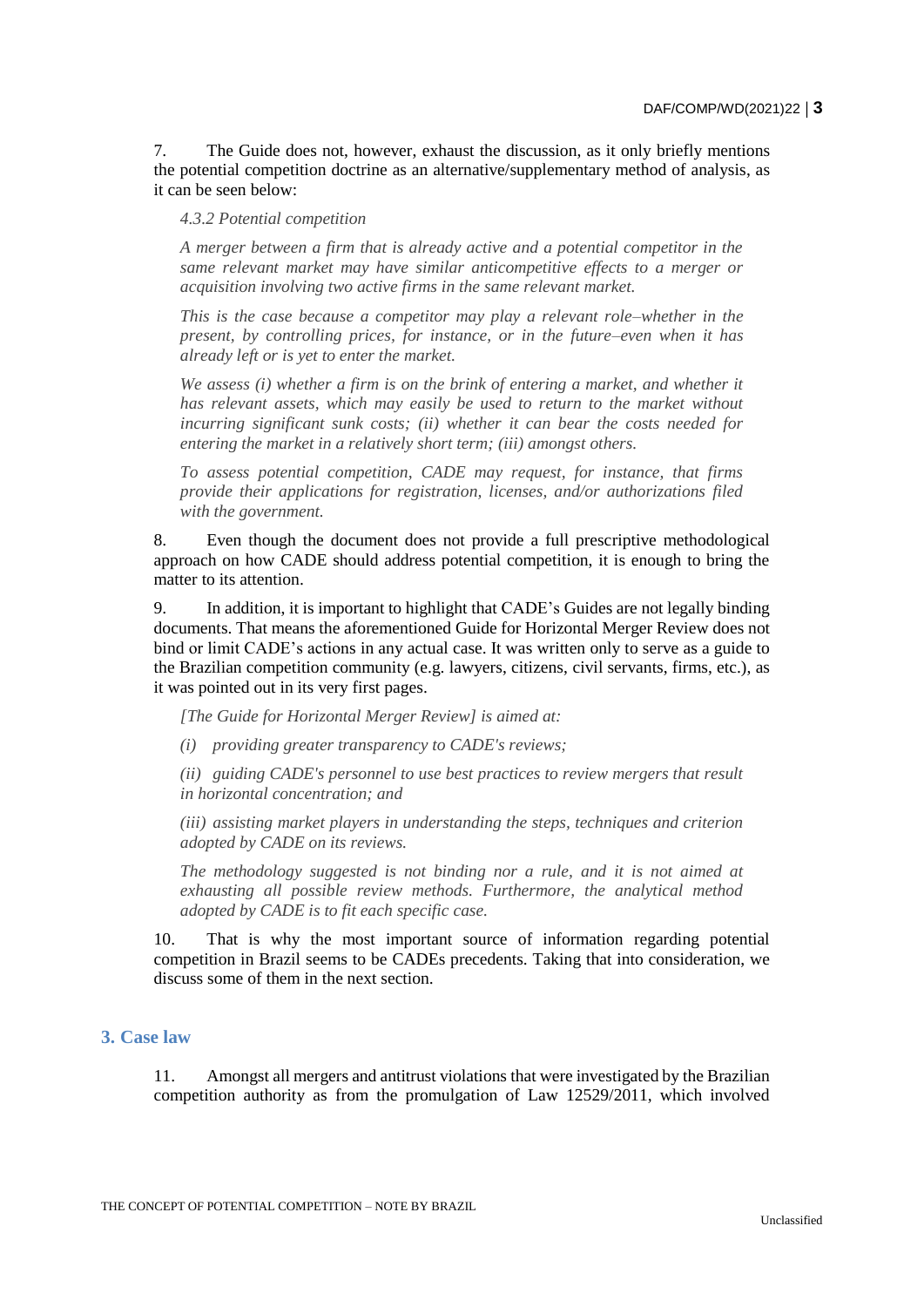#### **4** DAF/COMP/WD(2021)22

potential competition, it seems important to mention the merger cases (i) BM&F-Bovespa/Cetip<sup>4</sup>; (ii) Kroton/Estácio<sup>5</sup>; and (iii) Dow/DuPont<sup>6</sup>.

12. Additionally, it would be useful to address some similar pharmaceutical joint ventures cases related to pipeline products.

13. Each case will be addressed individually below to facilitate the discussion.

## **3.1. BM&F-Bovespa/Cetip case**

14. The BM&F-Bovespa/Cetip case consisted of a corporate restructuration that would result in the merging of the firms on the stock and over-the-counter stock markets in Brazil. It resulted in B3 ("*Brasil, Bolsa, Balcão*"), Brazil's official stock exchange. Since the horizontal overlap was irrelevant and most of the services provided by the parties were unrelated, CADE understood that the transaction was a conglomerate merger intended at expanding their portfolio of services/products.

15. In this case, CADE addressed the issue of potential competition by analyzing three distinct scenarios in which one of the parties could be perceived as a potential competitor to the other. This approach was chosen mostly because as the parties were monopolists in different segments of the stock market, the possibility of one of them entering the other's market seemed credible. Thus, it was necessary to test whether the firms could be considered potential entrants.

**16.** By assessing qualitative information–especially about how the parties perceived each other prior to the merger proposal–and evidence on whether Cetip actually intended to launch a service to enter and compete with BMF&Bovespa in any of those markets, CADE concluded that the possibility of Cetip entering the market was feasible in one of the analyzed scenarios. As a result, CADE concluded the merger would, amongst other things, result in the loss of the potential competition between the parties.

17. In the end, the matter of potential competition was considered together with other concerns and prompted the celebration of a Merger Control Agreement<sup>7</sup>, to ensure third parties access to their infrastructure on fair, transparent and non-discriminatory terms. Thus, the transaction ended up being cleared subject to remedies.

 $\overline{a}$ 

<sup>4</sup> Merger Case nº 08700004860/2016-11. Parties: BM&FBOVESPA S.A. - Bolsa de Valores, Mercadorias e Futuros and CETIP S.A. - Mercados Organizados

<sup>5</sup> Merger Case nº 08700.006185/2016-56. Parties: Kroton Educacional S/A and Estácio Participações S/A.

<sup>6</sup> Merger Case nº 08700.005937/2016-61. Parties: The Dow Chemical Company and E.I Du Pont de Nemours and Company.

 $\frac{7}{1}$  Merger Control Agreements are used to deal with potential competitive issues associated to mergers and acquisitions submitted to CADE which would be otherwise blocked. According to article 125 of CADE's Statutes, Merger Control Agreements may be accepted from the date of submission of the application for merger review up to 30 days after the case has been assigned to a Rapporteur Commissioner. Merger Control Agreements negotiated with the Office of the Superintendent General must be submitted to the Tribunal for approval along with the decision of the Office of the Superintendent General to direct the case to the Tribunal.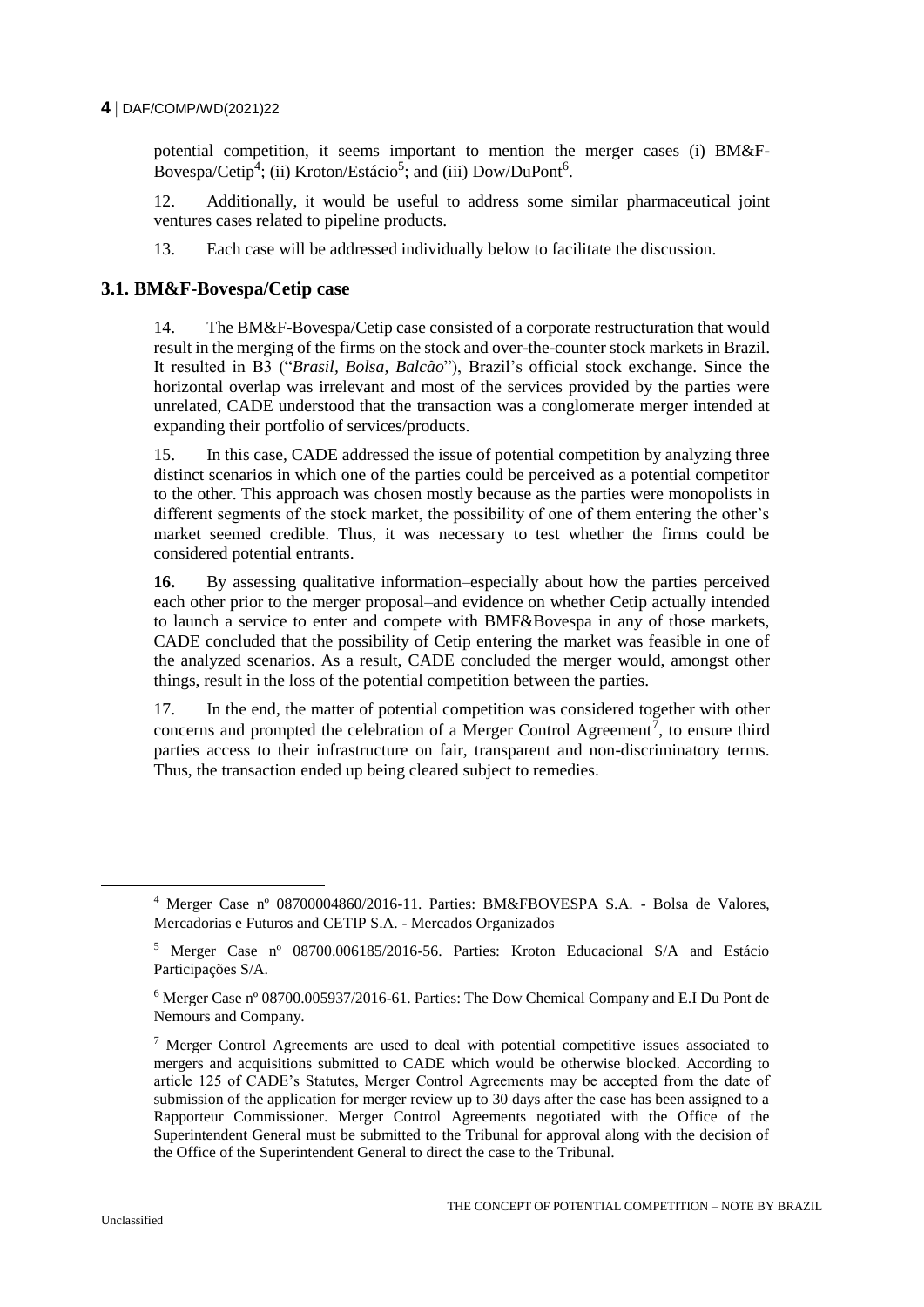## **3.2. Kroton/Estácio case**

18. The Kroton/Estácio case involved the acquisition of Estácio by Kroton. Both parties are prominent players in the education sector in Brazil, which means the transaction would result in significant horizontal overlaps in different segments of the higher education market.

19. During the investigation, CADE found out that, at the time, no other firm could exert as much competitive pressure on the parties as they could do with each other. Both had similar market strategies, expansion plans and, in many ways, were becoming close rivals in many relevant markets.

20. Therefore, the Brazilian competition authority decided to investigate further and address any potential competition issues. In order to do so, CADE analyzed quantitative and qualitative evidence, especially the expansion plans provided by the parties and ongoing administrative proceedings with the Ministry of Education related to the mandatory accreditation of new educational institutions. These materials provided (i) some assurance about the parties intentions in entering markets and (ii) a means to make a reasonable prediction about when this entry could be expected to occur.

21. CADE concluded that not only the parties were rivals in a number of relevant markets, but they were also potential competitors in a number of others. As a result, the merger–already a matter of concern because of the significant horizontal overlaps–also involved the effects resulting from the loss of potential competition. In the end, after discussing possible remedies, CADE's Tribunal, in a majority opinion, decided in favor of blocking the merger.

#### **3.3. Dow/DuPont case**

22. The Dow/Dupont case involved the consolidation of the parties into one. Dow operates in the markets of performance plastics and performance materials and chemicals, agricultural sciences and products and services related to energy and hydrocarbons. DuPont operates in the markets of a variety of chemical products, polymers, agrochemicals products, seeds, food ingredients, amongst other materials. Because of that, the merger would result in horizontal overlap and vertical integration in a number of relevant markets related to (i) specialized products; (ii) materials science; (iii) pesticides; and (iv) seeds.

23. The issue of potential competition was briefly addressed in the case at the moment the effects on the relevant market of ionomers were considered (as part of the discussion on the effects on materials science related markets, which constitute the second biggest part of the transaction). More specifically, the Brazilian competition authority realized that the merger could result in a monopoly in the market of EAA (Ethylene Acrylic Acid) based ionomers and eliminate potential competition in the market of EMAA (Ethylene-Methacrylic Acid) based ionomers.

24. During its analysis, CADE pointed out the difference between perceived and actual potential competition, as follows:

*Perceived Potential Competition: established firms may fear that high profits will attract new entrants, and this perception leads to cost and price reduction. A transaction that eliminates this perception would negatively affect the performance of the firm; and*

*Actual Potential Competition: a new entry would increase competition in a said market, affecting a firm's behavior towards pricing, quantities and innovation. In*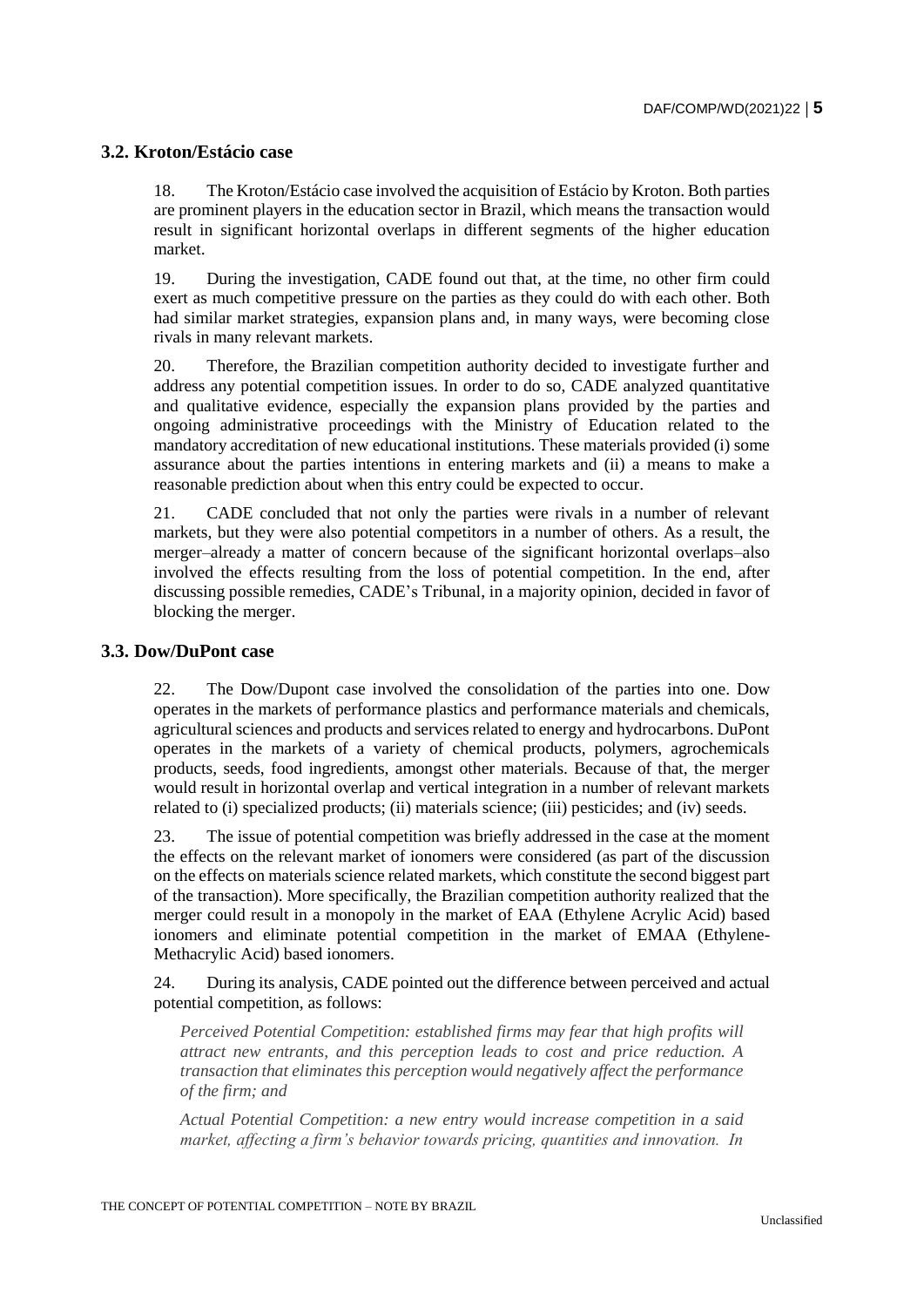#### **6** DAF/COMP/WD(2021)22

*fact, the market only benefits if the entry actually occurs, as it is the actual potential entrant that causes this future increase in competition.*

*An assessment of perceived potential competition requires proof of the effects of the imminent entry on the behavior of incumbent firms. As for an assessment of actual potential competition, it is necessary some proof that the firm being acquired in the merger would be able to enter the market on its own.<sup>8</sup>*

25. With that in mind, CADE established that DuPont–the number one ionomer firm– could use the transaction as a means to eliminate a future potential aggressive competitor, which would be a matter of concern due to certain market characteristics, including a small number of established players and significant barriers to entry.

26. The Brazilian competition authority also asserted that only a few players in the world had a capacity for innovation equal to that of the parties, which can be understood as an issue for future competition, and pointed out that the analyses were focusing not only on static but also on possible dynamic effects of the transaction.

27. In the end, however, CADE decided not to address the matter in its totality in this case as the parties proposed worldwide divestment remedies that would, amongst other things, remove any horizontal overlap in that market. This led to a discussion regarding the effectiveness of such remedies and, ultimately, to the merger being cleared subject to remedies. More specifically, it resulted in a Merger Control Agreement sanctioned by CADE's Tribunal. Because it was a foreign transaction in its entirety, from a corporate point of view, the majority of the remedies were coordinated with other jurisdictions.

### **3.4. Pharmaceutical pipeline cases**

28. The merger case involving GSK and  $Ares<sup>9</sup>$  was a summary case (i.e. its review was fast-tracked in comparison to a regular, longer review process) due to its lack of complexity from a competitive standpoint, as per CADE Resolution 16/2016. The transaction involved a Partnership Agreement between the parties for the development and commercialization of a pharmaceutical pipeline product.

29. The most important finding in this case is CADE's understanding that there is no competition (not even potential competition) between pipeline products in early stages of  $r$ esearch<sup>10</sup>. That is, there is no competition prior to when a product obtains its Anatomical Therapeutic Chemical ("ATC") classification, especially when there is evidence pointing to differences between the drugs' Mechanisms of Action ("MOA"). Although brief, this case is invaluable as it has become a leading precedent for the absence of potential competition in these situations.

30. This understanding, however, only applies to specific cases like this one. That is, not all cases related to a pipeline product will necessarily involve an absence of competition

<sup>8</sup> Merger Case 08700.005937/2016-61, Opinion by the Office of the Superintendent General 2/2017/CGAA1/SGA1/SG, Annex II.

<sup>9</sup> Merger Case 08700.000831/2019-14. Parties: GlaxoSmithKline PLC. and Ares Trading S.A.

<sup>&</sup>lt;sup>10</sup> Similar to the understanding of the European Commission in Case COMP/M.1846, CADE historically segments the pharmaceutical pipeline product process in three phases: Phase 1 being the beginning of clinical trials in humans, Phase 2 being the search for the correct dosage and the definition of the areas of application, and Phase 3 being an advanced stage involving large-scale human trial to assert the effectiveness of the drug.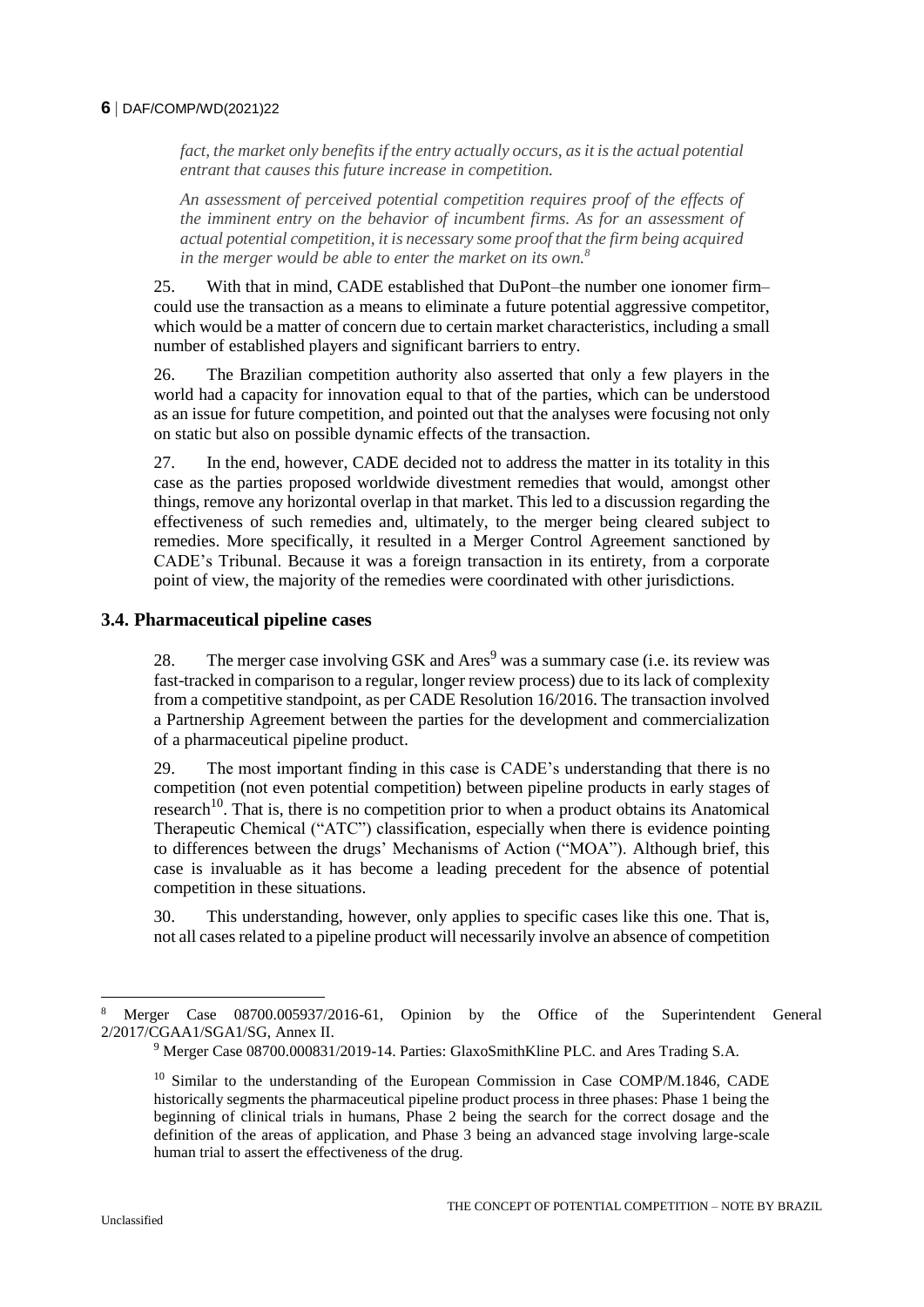or even potential competition, as noted in the merger cases involving Bristol-Myers/Celgene<sup>11</sup>, AbbVie/Allergan<sup>12</sup> and Mylan/Upjohn<sup>13</sup> (all summary cases as well).

31. To sum it up, the common understanding in these cases is that (i) only pipeline products in phase 3 can exert some kind of competitive pressure on existing products (marketed-to-pipeline overlaps), and (ii) pipeline products in the same phase, with the same MOA and therapeutic indication can be expected to compete in the future (pipeline-topipeline overlaps).

32. Thus, CADE usually only applies the potential competition doctrine if the merger case at hand–which involve pipeline products–falls into one of the situations described in the previous paragraph.

### **4. CADE's initiatives**

33. Nowadays, a large portion of the discussions about potential competition is related to competition in digital markets. Following this trend, in August 2020, CADE published the document *Competition in digital markets: a review of specialized reports* (Working Paper  $5/2020$ ), which has a whole section dedicated to potential competition.

**34.** More specifically, the aforementioned section reviews, amongst other things, the 2019 Final Report of the Stigler Committee on Digital Platforms, which addresses startup acquisitions by incumbent firms and advocates for a shifting of the burden of proof when a merger involves a dominant platform. Additionally, the document discusses the paper *Modernizing the Law on Abuse of Market Power* by Heike Schweitzer *et al.* and how it points out the importance of interventions based on potential effects due to the risk of longterm negative effects on the structure of markets.

**35.** The main purpose of CADE's publication was to summarize understandings on the matter, and to present to the Brazilian and international competition community how other jurisdictions perceive and address the challenges associated with competition in digital markets. As such, the views presented do not necessarily represent those of CADE.

**36.** To add to this theoretical discussion and gather factual information on the matter, in June 2020, CADE started proceedings<sup>14</sup> to monitor mergers and acquisitions completed by Big Tech in different digital market sectors throughout the past decade. The idea is to provide CADE with the necessary evidence and data to understand the evolution of digital markets in Brazil and the M&A behavior of leading firms, to inform its decision-making.

<sup>&</sup>lt;sup>11</sup> Merger Case 08700.001892/2019-07. Parties: Bristol-Myers Squibb Company and Celgene Corporation.

<sup>&</sup>lt;sup>12</sup> Merger Case 08700.004187/2019-53. Parties: Abbvie Inc. and Allergan Plc

<sup>13</sup> Merger Case 08700.004943/2019-44. Parties: Mylan N.V. and Upjohn Inc.

<sup>14</sup> Administrative Proceeding 08700.002785/2020-21.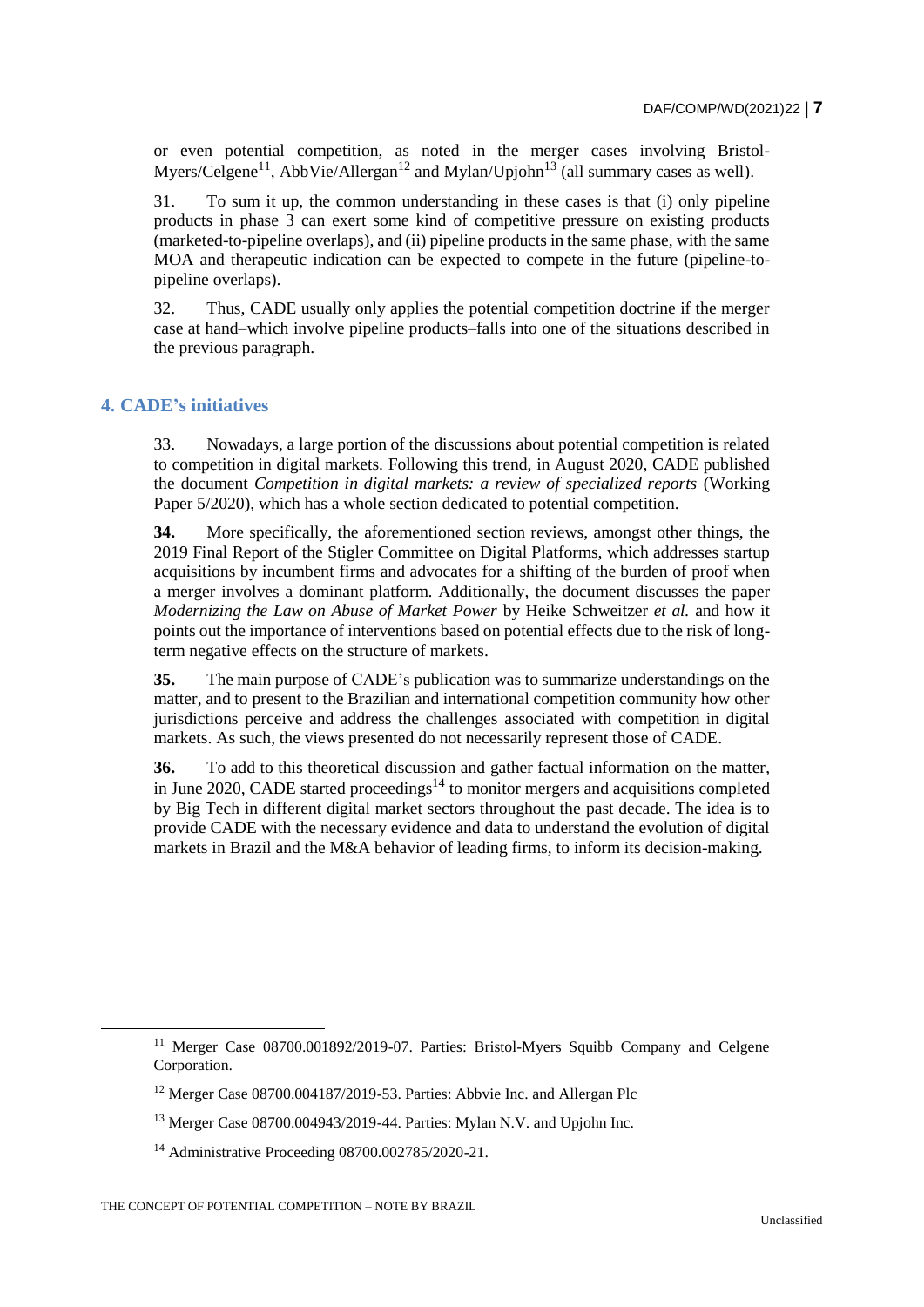37. As only mergers that meet the legal criteria for mandatory reporting<sup>15</sup> are usually<sup>16</sup> submitted to CADE, there may be a reasonable number of smaller acquisitions made by Big Tech that escaped the Brazilian competition authority but which could be a matter of concern to future competition. The elimination of possible maverick firms is one example, as it may reduce an industry's current or potential competition levels, reduce rivalry, and discourage innovation.

38. Thus, as there are many discussions involving potential competition, but there is usually not enough data to allow for proper investigation and assessment, CADE decided to carry out the aforementioned Market Study to collect the necessary information.

39. In order to do so, CADE reached out to about a couple dozen firms–amongst which were the likes of Facebook, Google, Twitter, Amazon, Booking, Microsoft, Uber and Tencent–which operate in different digital markets asking for information about past mergers, acquisitions, joint ventures, collaborations and partnership agreements, and any other transaction that results in concentration as per Article 90 of Law  $12529/2011^{17}$ .

40. The proceeding has already resulted in the gathering of a considerable amount of data, which are currently being assessed by the Office of the Superintendent General and the Department of Economic Studies of CADE.

41. In order to reduce the number of mergers with potential negative effects on competition that escape the antitrust authority for not meeting the criteria for mandatory reporting, CADE once again turned its attention to other jurisdictions. To better understand how others are dealing with the matter, CADE, as one of the co-chairs of the ICN Merger Working Group, is coordinating a review of the ICN's Merger Notification and Procedures Template to ensure it reflects new developments in merger assessment, related to both digital and traditional markets.

 $17$  Art. 90. For the purposes of Article 88 of this Law, a transaction is considered a concentration if:

I - two or more independent firms merge;

II - one or more firms directly or indirectly acquire control over another, either by purchasing or exchanging stocks, shares, bonds or securities convertible into stocks, or by purchasing or exchanging assets, tangible or intangible, by means of a contract or by any other means or way;

III - one or more firms incorporate another; or

IV - two or more firms enter into a partnership agreement, consortium or joint venture.

 $\overline{a}$ 

<sup>&</sup>lt;sup>15</sup> According to Article 88 of Law 12529/2011 and Joint Ministerial Ordinance 994/2012, all mergers and acquisitions, related to all sectors of the economy, must be reported to CADE should they involve a firm that had an annual revenue equal to or greater than BRL 750 million in the year prior to the transaction, and another one whose annual revenue was equal to or greater than BRL 75 million.

<sup>&</sup>lt;sup>16</sup> We say *usually* here as there are two situations in which transactions that do not meet the criteria are also reported: (i) the parties voluntarily choose to submit the transaction for CADE to review even though it does not meet the criteria for mandatory reporting; and (ii) after news of a transaction become public, upon request or on its own accord, CADE requests that the parties submit the transaction to be reviewed even if it does not meet the criteria for mandatory reporting. As examples of the former exceptional situation, we can mention Merger Cases 08700.000478/2016-20 and 08700.003903/2020-19. As for the latter, we have Administrative Procedures for Merger Review 08700.009828/2015-32, 08700.006355/2017-83, and 08700.005079/2019-06 (which originated Merger Cases 08700.005959/2016-21, 08700.005972/2018-42, and 08700.003244/2019-87 respectively).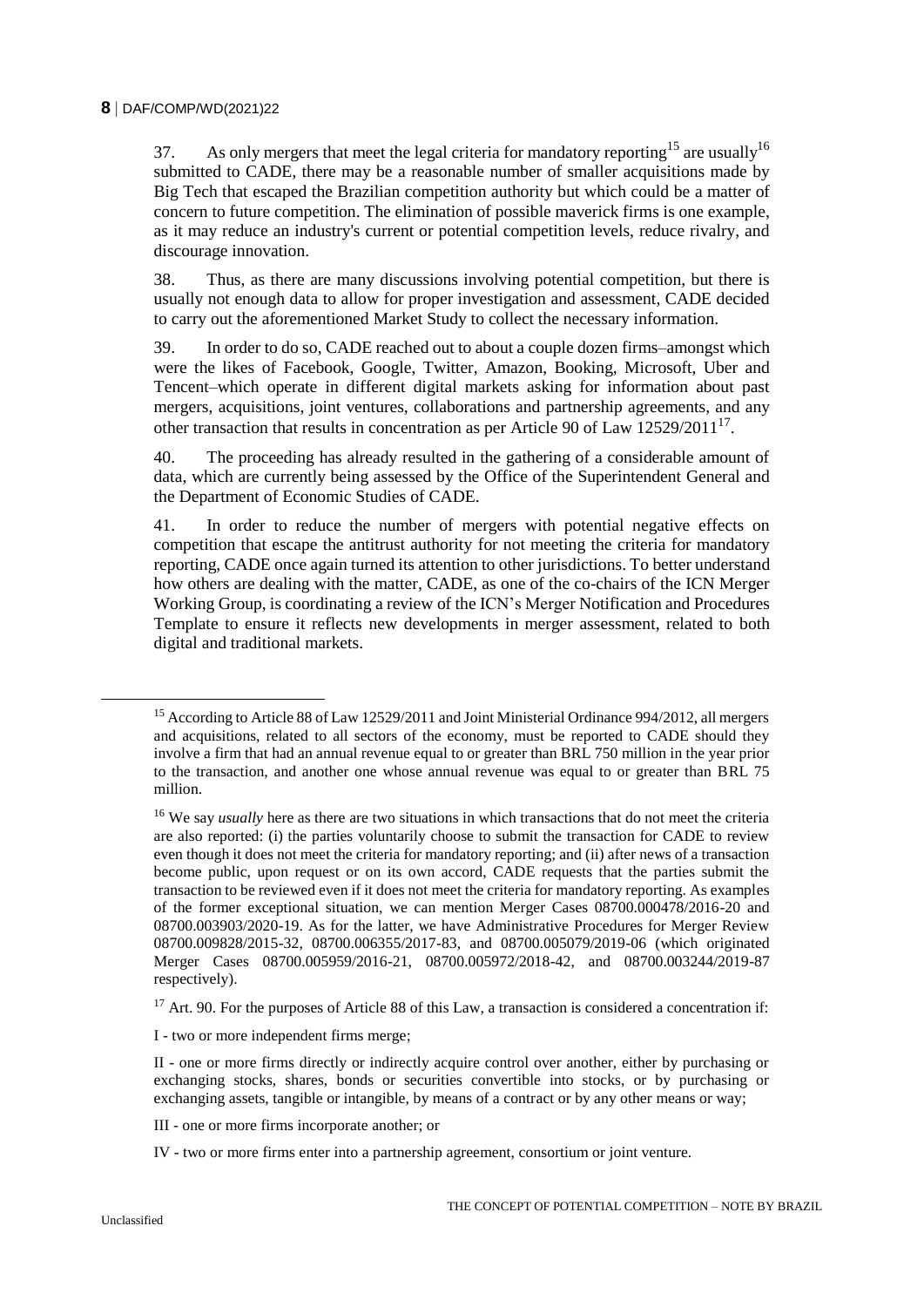42. Furthermore, as potential competition discussions are not limited to the digital economy, it seems worth mentioning that CADE published in 2016 a document entitled *Measures to stimulate competition in public procurements*, which was based on (i) the OCDE's general recommendations; (ii) international literature; (iii) international experiences and practices; and (iv) CADE's own case law.

43. The main purpose of the aforementioned paper was helping the Federal Government reconcile the adoption of the latest best practices in public procurement procedures – to promote competition and, at the same time, discourage concerted practices– with the necessary legal certainty, and respect for the economic environment–to stimulate private investments.

44. By ensuring an appropriate bid design, it is possible to maximize the potential participation of firms in government procurements, thus promoting effective competition. With that in mind, CADE recommends, amongst other things, that government authorities should (i) always evaluate the criteria for consortia to participate in the bid, as it can be used to lessen competition; and (ii) create incentives for new entrants to participate.

45. Moreover, CADE and the OCDE started a project in 2019 to analyze the legal framework related to government procurements in Brazil. The project is divided into different phases and involves a number of tasks, including, amongst others: (i) gathering information by means of questionnaires and interviews; (ii) organizing workshops to qualify civil servants to properly plan procurements processes and to detect frauds in government procurements; (iii) elaborating a guide to help qualify all persons involved in government procurements, using actual cases and exercises; and (iv) elaborating a report with suggestions and recommendations on how competition can be further increased and bid-rigging can be reduced.

### **5. Final considerations**

46. CADE's Guide for Horizontal Merger Review provides some general guidelines about how and why to address the issue of potential competition. However, it does not exhaust the topic. Thus, to better understand CADE's approach to potential competition, it was necessary to analyze some of its previous cases.

47. The cases mentioned indicate that CADE's experience with potential competition points to an understanding that, in order to apply this doctrine, it is important to ensure that some conditions are simultaneously present: (i) the relevant market must have certain characteristics of an oligopoly, including a small number of potential entrants; (ii) a potential entry must have pro-competitive effects; and (iii) there must be clear evidence that a potential entrant could in fact enter the market. Without these conditions, any assessment involving potential competition would end up being mere speculation and would, therefore, be irrelevant to the analysis.

48. Furthermore, CADE has been proactively investigating possible antitrust violations and monitoring markets to identify and prevent attempts to lessen potential competition.

49. Finally, we listed some of CADE's publications and initiatives that deal with the potential competition doctrine and promote the discussion and adoption of best practices, while disseminating knowledge to the competition community.